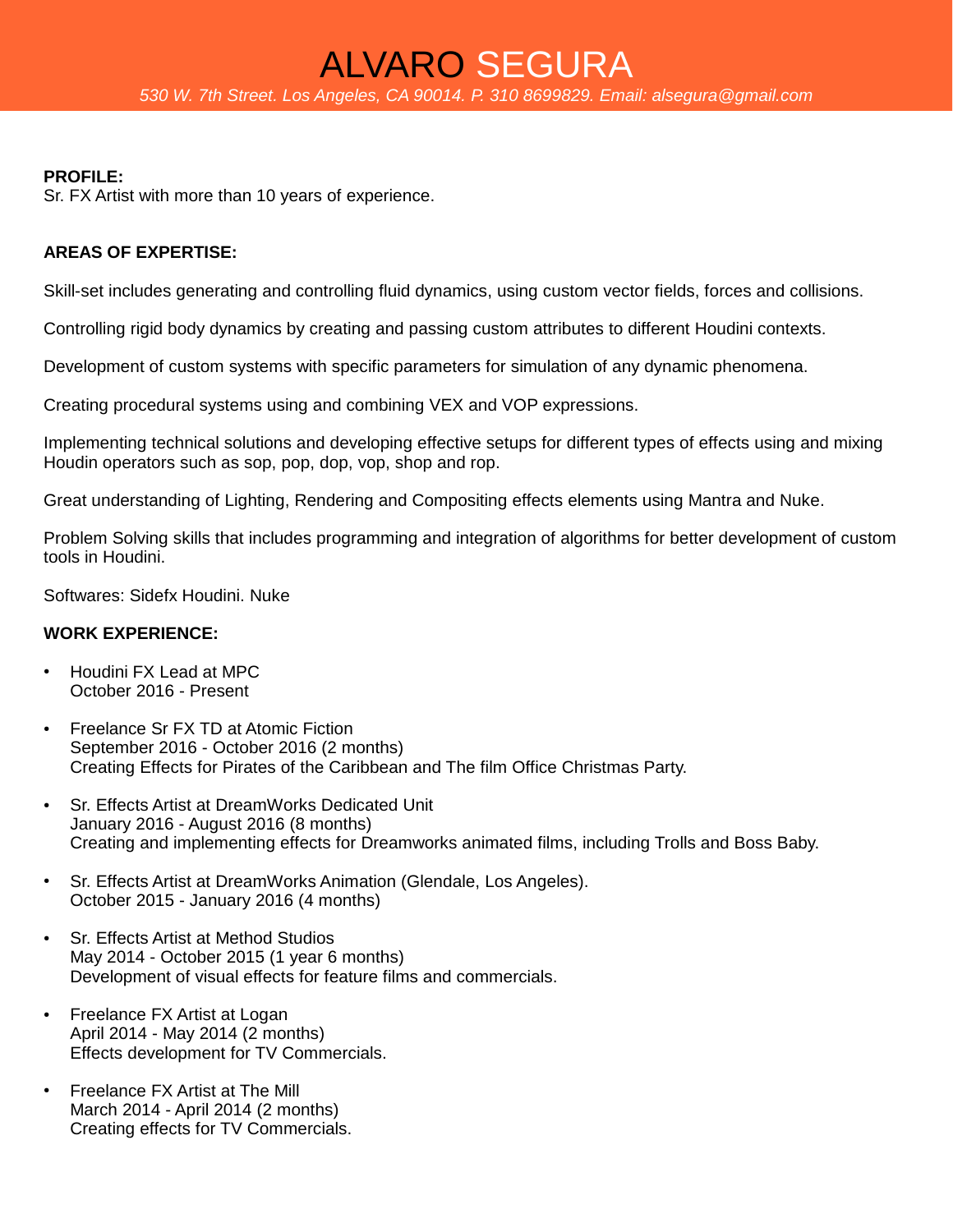- Freelance FX TD at Logan October 2013 - February 2014 (5 months) Developing effects for a video game trailer.
- Houdini Tutor at CMIVFX May 2012 - February 2014 (1 year 10 months) Creating Houdini video tutorials for FX TD's: Houdini Network Relationships Vol1: http://www.cmivfx.com/tutorials/view/513/Houdini+Network+Relationships+Vol+1 Houdini Debris System: <http://www.cmivfx.com/tutorials/view/479/Houdini+Debris+Systems>
- Freelance Houdini TD at Look Effects September 2013 - October 2013 (2 months) Developing effects for feature film (NOAH).
- Freelance Houdini Artist at Fellow L.A. June 2013 - September 2013 (4 months) Creating Effects for TV Commercials.
- Freelance Houdini TD at Logan May 2013 - June 2013 (2 months) Developing effects for TV commercials.
- Freelance Houdini TD at Lookfx February 2013 - May 2013 (4 months) Creating effects for Noah, including fluids, particles, and procedural systems using Houdini.
- Freelance Houdini TD at Logan January 2013 - February 2013 (2 months) Creating effects for a TV Commercial.
- Freelance Houdini Artist at Gentleman Scholar Studios October 2012 - November 2012 (2 months) Developing Effects for TV Commercials.
- Head of Houdini Training at VFX Learning Ltd. November 2011 - October 2012 (1 year) Creating a program divided in three levels for training students to learn Houdini from basic to advanced level. Students can become Effects Technical Directors when finishing level 3.

●

- Freelance Sr. FX TD at Sony Pictures Imageworks March 2012 - June 2012 (4 months) Creating effects for Hotel Transylvania using Houdini and proprietary tools.
- Freelance FX TD at Blue Sky Studios December 2011 - March 2012 (4 months) Creating fluids, particles and dynamics for Ice Age 4
- Freelance FX TD at Prologue Films May 2011 - September 2011 (5 months) Creating fluids and particles for Breaking Dawn - Part 1